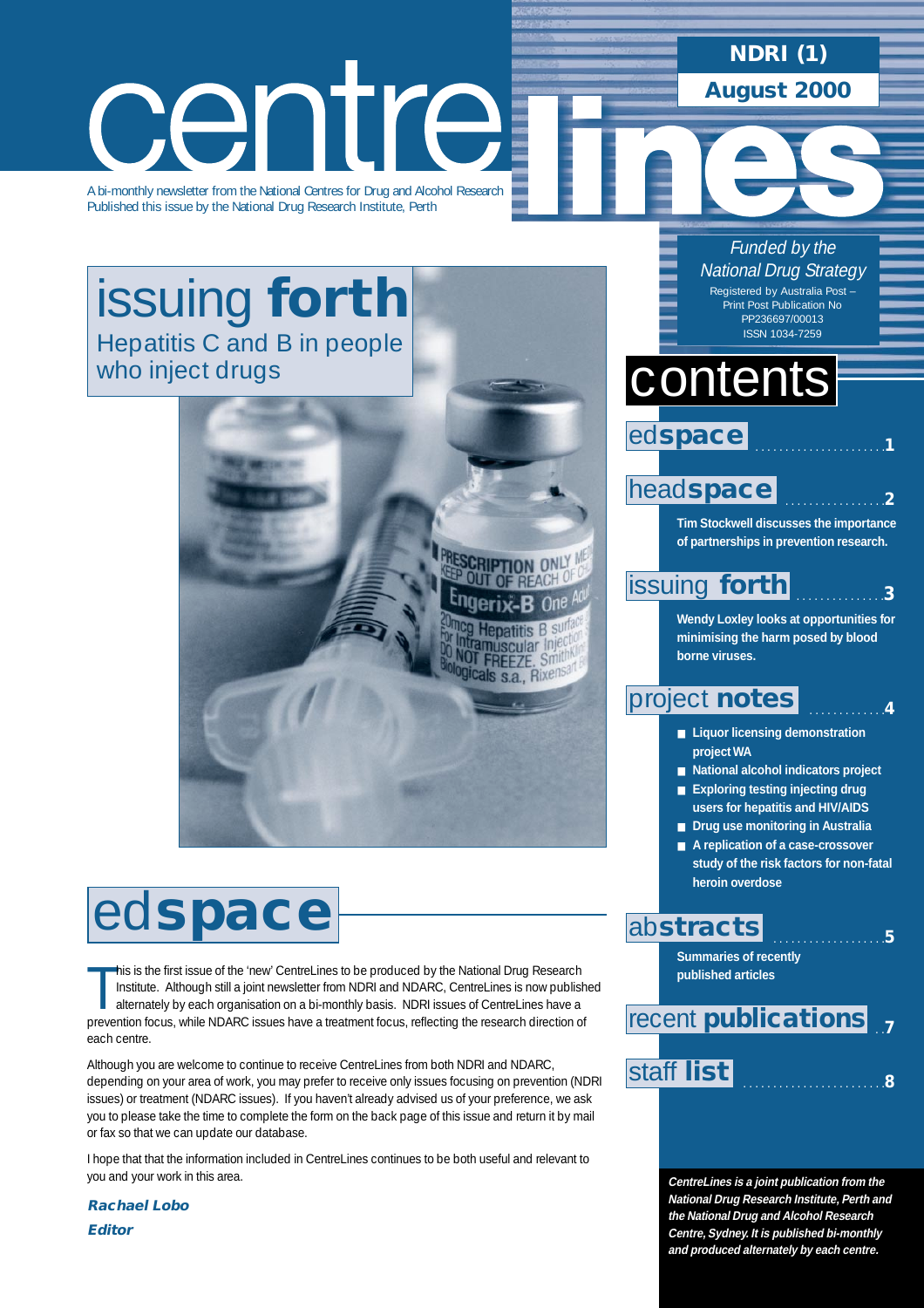# <span id="page-1-0"></span>centre lines

# head**space**

# Partners in Prevention

we interpret our brief of conducting<br>the reduction of 'harmful drug use' very<br>hard by Draugation is a videbuused term but in research that can contribute towards broadly. Prevention is a widely used term but in relation to drugs it seems to be used rather differently to emphasise different, though equally important, concerns about drug use. For many the primary concern is with preventing the uptake of any illicit drugs by young people, for others it is the prevention of major harms associated with some patterns of drug use, for example overdose and blood-borne viruses. For some, prevention activities are mainly within the realm of community-based health promotion campaigns, for others it is the use of regulation and law enforcement to deter unsafe patterns of use. We attempt to span all of these facets of prevention in relation to both legal and illegal drugs as is illustrated by the range of activities shared with our collaborating centres.

We have recently begun to formalise links with other research centres in Australia whose brief includes alcohol and other drug research and with whom we have active collaboration. So far we have awarded (or been awarded) Collaborating Centre status with the Australian Institute of Criminology (Canberra), the Drug and Alcohol Services Council of South Australia, Turning Point Alcohol and Drug Centre Inc (Melbourne), the New South Wales Bureau of Crime Statistics and Research and the National Drug and Alcohol Research Centre (Sydney). Joint projects past and present with each are briefly listed below:

#### **Drug and Alcohol Services Council (DASC) of South Australia awarded 16 May 2000**

We have had a long and fruitful relationship with DASC. Perhaps of most note is that DASC CEO, Graham Strathearn, has served as member of our Board of Management since 1990. He has never failed to provide us with sound advice, encouragement and support. Substantial research collaborations have included a number of linked studies regarding the effectiveness of different legal options for cannabis<sup>1</sup>.



#### **Turning Point Alcohol and Drug Centre Inc – awarded 17 May 2000**

Turning Point is NDRI's partner in one of our major research programs, the National Alcohol Indicators Project and also in an NHMRC-funded casecrossover study of risk factors for heroin overdose. Turning Point has developed a highly successful group involved in mainly epidemiological studies under the leadership of Dr Paul Dietze. We also share longstanding interests in liquor licensing issues and the evaluation of community interventions such as Accords.

#### **NSW Bureau of Crime Statistics and Research (BOCSAR) – awarded 22 June 2000**

I am delighted to be able to announce that, with the assistance of funding from the NSW Health Department and in partnership with the NSW Police Service, a new joint appointment has been established at BOCSAR, initially for three years. BOCSAR is located within the NSW Attorney-General's Department and was selected as a consequence of having pursued complementary research to that of NDRI over a number of years, in particular in relation to the policing of licensed premises. Neil Donnelly has been appointed as Research Fellow with responsibility for initiating a program concerned with alcohol, violence and liquor licensing issues. In addition, we are exploring with BOCSAR opportunities for joint research into the impacts of law enforcement activities on highrisk drug use practices.



#### **Australian Institute of Criminology (AIC) awarded 26 July 2000**

Our first major collaboration with AIC was the preparation of a review of Australian liquor licensing laws for the 1993 National Alcohol and Violence Symposium2 . Currently we are a partner in the Drug Use Monitoring in Australia project which is coordinated by AIC. This involves the regular testing of urine samples for the presence of drugs among persons held in custody after allegedly committing an offence. Interviews regarding alcohol and other drug use are also conducted<sup>3</sup>.

#### **National Drug and Alcohol Research Centre (NDARC)**

Since both our Centres were created under the National Campaign Against Drug Abuse we have collaborated formally and informally over many research activities. Since 1993, however, we have been formally designated as comprising a Joint WHO Collaborating Centre with the Mental Health and Substance Abuse Department of WHO. Our current major collaboration is as a partner in the Illicit Drug Reporting System with responsibility for the WA arm of this multi-state project. We are also working together on the development of background papers to inform the setting of future alcohol research priorities.

We are planning to award Collaborating Centre status to other research centres in the future. We are immensely grateful to the above agencies for allowing us to realise and develop a national research agenda around the prevention of harmful drug use. **cl**

#### **Tim Stockwell**

# References

- 1. **Humeniuk, R., Brooks, A., Christie, P., Ali, R. and** Lenton, S. (1999) Social impacts and characterisation of offenders, under the Cannabis Expiation Notice Scheme in South Australia. (DASC monograph No.3), Drug and Alcohol Services Council, Adelaide, South Australia.
- 2. **Stockwell,T.** (Ed.) Alcohol Misuse and Violence: An Examination of the Appropriateness and Efficacy of Liquor Licensing Laws Across Australia. Canberra: Australian Government Publishing Service.
- 3. **Makkai,T.** (1999) Drug use monitoring in Australia, 1999 annual report on drug use among adult detainees. Australian Institute of Criminology research and public policy series No.26, Robey Pty Ltd., Canberra.

**Wendy Loxley with Adam Graycar, Director , Australian Institute of Criminology**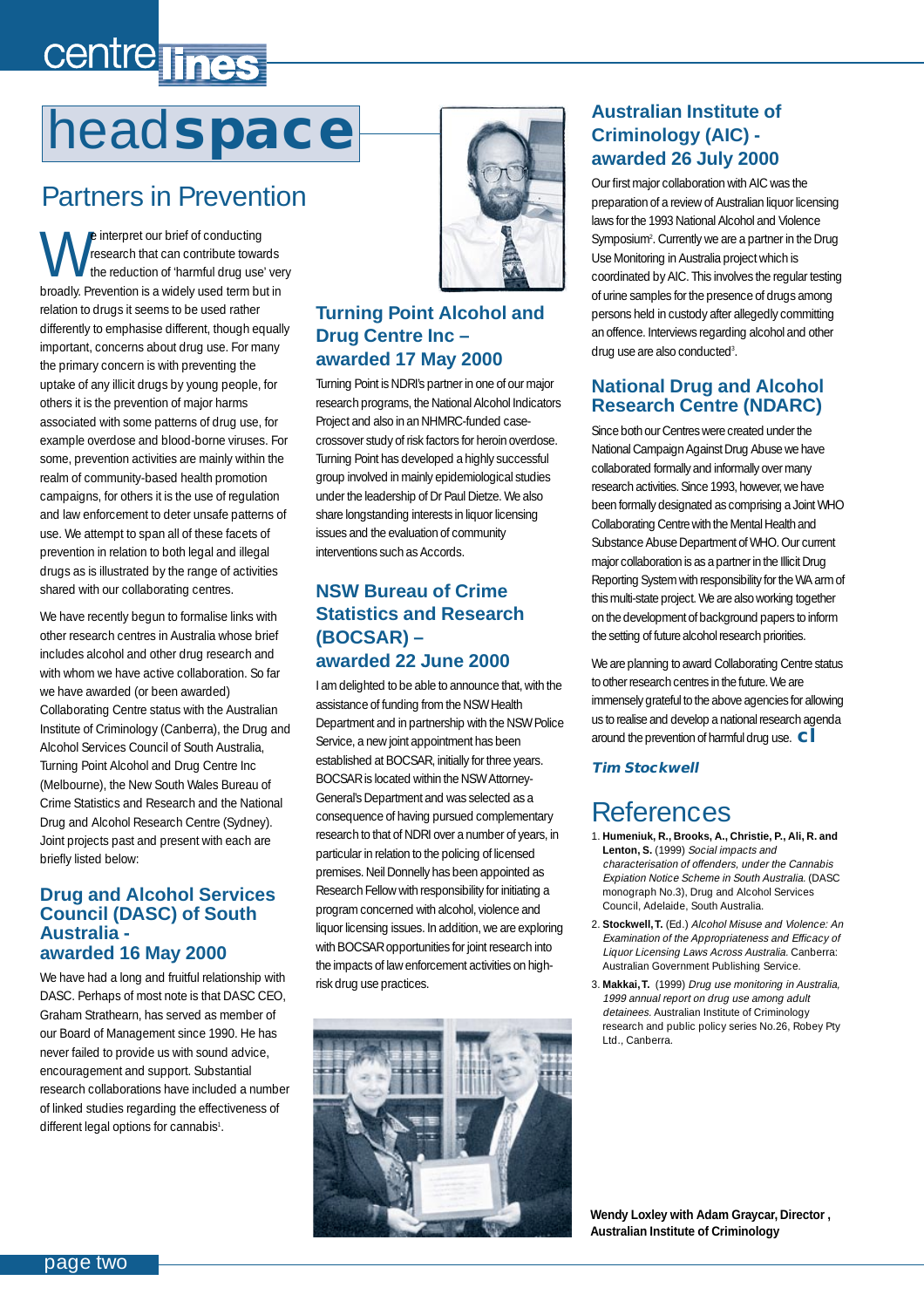# <span id="page-2-0"></span>issuing **forth**

Hepatitis C and B in people who inject drugs: Prevention and harm minimisation through testing and vaccination



**People who inject drugs in Australia are at**<br>high risk of hepatitis (C and B at least)<br>through the transmission of infected<br>blood. The benefitie C virus was identified in high risk of hepatitis (C and B at least) through the transmission of infected blood. The hepatitis C virus was identified in 1989 and since then we have become aware of how massive the epidemic is: an estimated 200,000 infections with around 18,000 to 20,000 notifications a year<sup>1</sup>, 80% of which are considered to be as a result of injecting drugs<sup>2</sup>. The hepatitis B virus was first identified in 1965. There are 150,000 to 180,000 infected individuals with an estimated 1,200 deaths per annum<sup>3</sup>.

The determinants of these epidemics are background virus prevalence, viral infectiousness, and the existence of behaviour that permits spread. Hepatitis C is considered to be more infectious than HIV, which means that smaller amounts of blood can transmit the infection4 . While enough injecting drug users (IDUs) have stopped sharing needles to limit the spread of HIV, environmental contamination with infected blood during an injecting occasion may be enough to transmit hepatitis C, and these are contaminations of which the average IDU may be largely unaware<sup>5</sup>.

The success of harm reduction strategies such as needle and syringe provision, drug treatment and education and prevention programs in very largely preventing an epidemic of HIV/AIDS among heterosexual IDUs in Australia has been evident for some years. The same cannot be said about hepatitis C although there are some promising signs that incidence might be falling<sup>1</sup>. All the evidence points to hepatitis C in people who inject drugs being far more difficult to control than HIV/AIDS, not least because of the size of the epidemic. Hepatitis B can be prevented by vaccination but the uptake of vaccination by high-risk populations such as people who inject drugs has been far from satisfactory, in part because there have been structural barriers such as the cost of vaccine. Prevention and harm minimisation programs also need also to focus on the reduction of reinfection with the same or different hepatitis C genotypes, and co-infection between hepatitis C and hepatitis B which can increase the severity of symptoms and outcome.

One of the difficulties in prevention is making contact with the target audience. Blood borne virus (BBV) testing is one of the commonest ways in which people who inject drugs make contact with health services, and therefore presents an opportunity for health promotion and harm minimisation interventions. In a recent study we found that approximately 70% of 200 injectors had been tested an average of 5.6 times for hepatitis C and 5.8 times for hepatitis B.

Hepatitis testing can be used to assist testees to become aware of the extent of the epidemics, the prognosis of infection, and the realistic likelihood of becoming infected, reflect upon their risk behaviour, and develop strategies to avoid it, thus minimising the risk of infection. For those who return a positive test, post-test counselling, as well as a medical intervention, can be an important opportunity for the development of strategies to minimise the risk of reinfection and transmission of the virus to others. For those who are negative, post-test counselling can assist the individual to remain negative, and promote vaccination to those who are hepatitis B negative. Since so many IDUs are tested, the potential for the prevention of new cases of hepatitis C and B, and the reduction of re-infection is enormous.

We have been engaged for some time in research investigating the BBV testing of people who inject drugs. In the first study, we explored the experience of testing with 200 injectors in Perth and 39 test service providers (TSPs) from across the country6 . In the second study we are investigating the extent to which the NH&MRC Guidelines for pre- and post-test counselling are practicable and efficacious from the perspectives of both testees and TSPs.

In the first study we found that 75% of injectors who had been tested claimed to have received no pre-test counselling although some said that this was because they did not want or need it as they were frequently tested. They reported that GPs and hospitals were significantly less likely to have provided counselling than medical, sexual health and drug treatment clinics. All the service providers (SPs), on the other hand, said that they provided pre-test counselling for a BBV test.

Injectors reported that no post-test counselling was given on 81% of described test occasions, but whether or not post-test counselling was received was related to the test result. Clients who received post-test counselling were more likely to be seropositive for at least one test than clients who were not counselled and testees tended to believe that the major role of post-test counselling was to follow up positive results.

Of the 200 injectors, 24% had been vaccinated against hepatitis B; almost 60% had not; 9% were hepatitis B positive and 8% were unsure. Two thirds of those who had been tested for hepatitis B had not been vaccinated despite the fact that so few were immune. Many of those who had not been vaccinated, moreover, reported that had never heard of vaccination or been offered it. Some did not understand why IDUs were at risk of hepatitis B, or why they should be vaccinated.

In the second study we are finding support from both testees and testers for the notion of testing as a brief intervention to prevent and minimise the harms of hepatitis, and as the opportune time to promote vaccination to those who are hepatitis B negative. The outcome of the study will be a report recommending amendments to current Guidelines for pre- and post- test counselling for hepatitis testing with people who inject drugs. These recommendations will take into account the specific needs and circumstances of drug injectors who are tested, as well as the constraints and circumstances of the practices and clinics in which they are tested. **cl**

#### **Wendy Loxley**

### References

- 1. **National Centre in HIV Epidemiology and Clinical Research (NCHECR)** (Eds) (1999) HIV/AIDS, Hepatitis C & Sexually Transmissible Infections in Australia, Annual Surveillance Report. Darlinghurst.
- 2. **Lowe, D. & Cotton, R.** (1999) Hepatitis C: a review of Australia's response. Department of Health and Aged Care, Canberra: AGPS.
- 3. **Batey, R. & Bollipo, S.** (1996) Hepatitis B. Drug and Alcohol Review, 15, 289-305.
- 4. **Crofts, N., Aitken, C. & Kaldor, J.** (1999) The force of numbers: why hepatitis C is spreading among Australian injecting drug users while HIV is not. Medical Journal of Australia, 170, 220-221.
- 5. **Carruthers, S.** (1999) Beyond sharing: hepatitis C risks associated with injecting. Paper presented at Second Australasian Conference on Hepatitis C. Christchurch, New Zealand, 16 – 18th August.
- 6. **Loxley,W., Davidson, P., Heale, P. & Sullivan, P.** (2000) Drawing blood: injecting drug users, blood borne viruses, testing and vaccination. National Drug Research Institute, Curtin University of Technology, Perth, WA.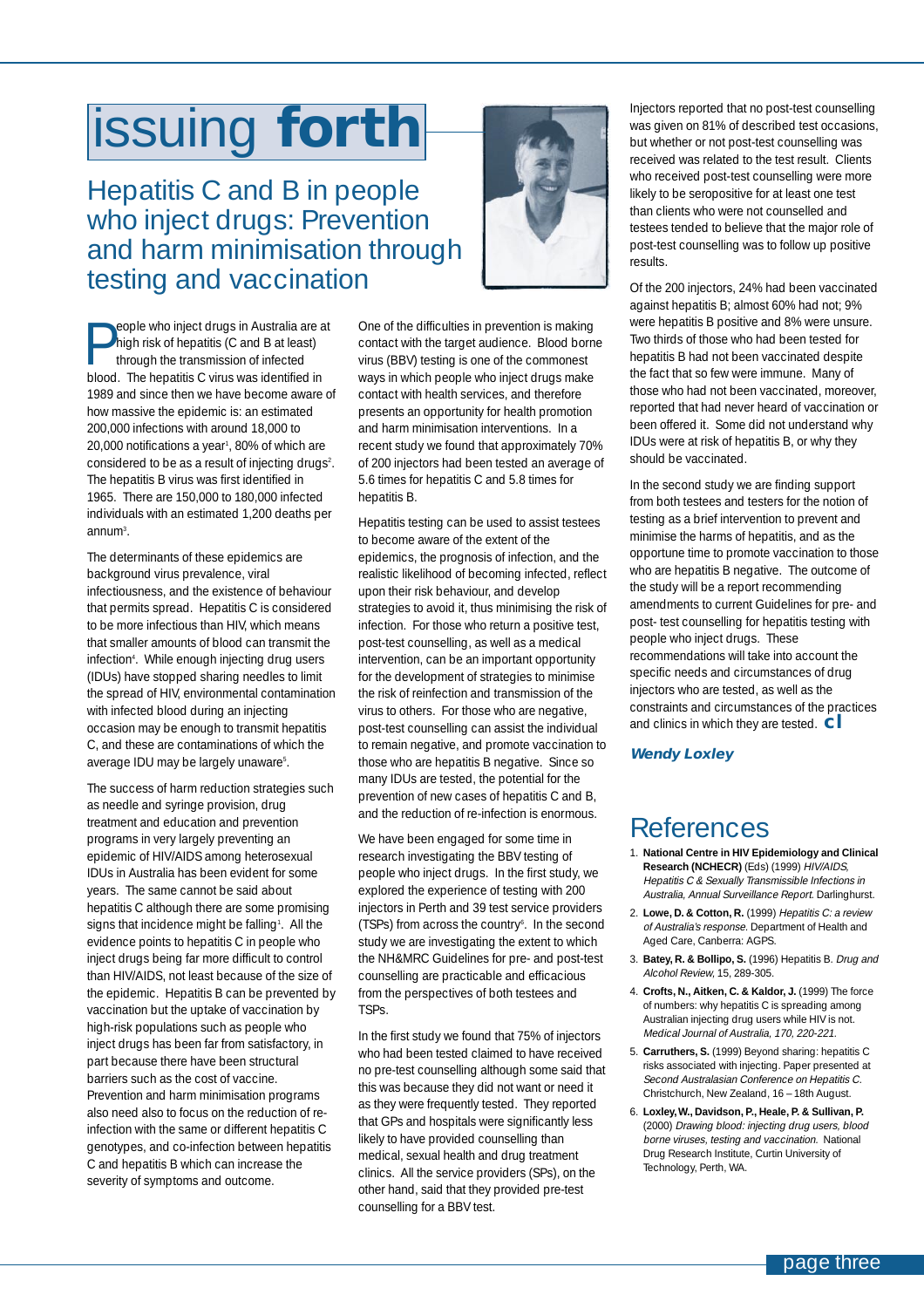# <span id="page-3-0"></span>centre lines

# project **notes**

#### Liquor licensing demonstration project WA

#### **Tim Stockwell, Tanya Chikritzhs and Sally Brinkman**

A joint project with the Alcohol Advisory Council of WA funded by the Health Department of WA as a Commonwealth demonstration project.

In common with Liquor Acts in other States, the WA Liquor Act now has an explicit focus on harm minimisation as one of its primary objectives. The purpose of this project was to develop and apply a model for the dissemination of local information about levels of alcohol-related harm and high-risk drinking, serving and promotional practices. The database established for the Measurement of Alcohol Problems for Policy (MAPP) project was updated and interviews with stakeholders and decision-makers in the area of liquor licensing took place to investigate the optimal form of local information on harm and risk. Issues of confidentiality were examined in detail and also the issue of the legal admissibility of the data as evidence in a court case. A major outcome of the project was confirmation that the WA Police were willing to pass on information about violent incidents and drinkdriving offences associated with particular licensed premises to the WA Health Department as well as the Director of Liquor Licensing. A formal legal agreement was drawn up and signed by all relevant authorities to ratify this arrangement. Local profiles of harm and consumption were created for the use of the Health Department and their input to licensing decisionmaking will be monitored by NDRI in the future. The final report has been completed and is available both from NDRI and the Alcohol Advisory Council of WA.

#### The national alcohol indicators project (NAIP): Report on trends in alcohol-related road injury in Australia, 1990-1997

#### **Tanya Chikritzhs, Tim Stockwell and Matthew Webb, with Penny Heale and Paul Dietze (Turning Point)**

The National Alcohol Indicators Project (NAIP) recently released its second Bulletin which examines trends in alcohol-related serious road injury (see Recent Publications). The aim of NAIP is to monitor and report on trends in alcohol-related and alcoholcaused harm in Australia, at national, state and local levels. NAIP is funded by the National Drug Strategy.

The report presents data for the first time on trends in alcohol-related serious road injuries in Australia for all jurisdictions. A methodology for estimating these trends is also described along with methods for estimating non-alcohol related road crashes for purposes of comparison. A substantial proportion of all deaths occurring on Australian roads are alcoholrelated and although declines were evident in the early 1990's numbers of serious road injuries no longer appear to be reducing. The decline in the early 1990s followed the evident decline in national per capita consumption as well as overall declines in alcohol-caused mortality reported in the first NAIP Bulletin. Males in particular constitute a high-risk group for alcohol-related road death and hospitalisation. Alcohol-related road death and trauma also remains a leading public health concern in relation to young people. Since declines in alcoholrelated deaths on the road have stalled since the early 1990s, new approaches may be needed for the prevention of drinking and driving.

#### Exploring testing injecting drug users for hepatitis and HIV/AIDS

#### **Wendy Loxley, Susan Carruthers and Amanda Bolleter**

Testing provides an ideal opportunity in which IDUs can be assisted to prevent hepatitis C and other BBVIs or to minimise the risk of reinfection and/or other complications associated with hepatitis C infection. This project aims to extend knowledge about the process of testing injecting drug users for hepatitis C and other blood borne viral infections through a qualitative in-depth examination of clinical and practical difficulties with current pre-and posttest counselling guidelines. The study will throw some light on how the value of the testing process can be maximised to achieve these objectives.

### Drug use monitoring in Australia (DUMA)

#### **Wendy Loxley and Maree Even**

This project is the West Australian arm of a national study which is being managed by the Australian Institute of Criminology. The study is funded by the Federal Ministry of Justice for three years to investigate the prevalence of illicit drug use among people who have recently been charged with a criminal offence. The gathering of such information is necessary for the development of a plan of action to combat the problem of illicit drug use and crime in the community generally.

DUMA is a pilot project that seeks to measure drug use among those people who have been charged with a criminal offence and detailed in a lockup facility in the previous 48 hours, thereby focusing specifically on the drug/crime connection. Voluntary interviews and analysis will be conducted with this section of the alleged offender population on a quarterly basis over a two-three week period.

In Perth, the survey takes place in the East Perth lockup with the cooperation and support of the WA Police Service. The first data collection took place in January 1999 and six surveys have now been completed with a further 6 planned.

#### A replication of a casecrossover study of the risk factors for non-fatal heroin overdose

#### **Simon Lenton with Paul Dietze and Greg Rumbold (Turning Point), Damien Jolley (Deakin University), Ian Jacobs (UWA) and Gabriele Bammer (NCEPH)**

This joint project with Turning Point Alcohol and Drug Centre Inc was funded by an NHMRC Grant through the 1999 National Illicit Drug Strategy (NIDS).

Background: Heroin overdose is a significant and growing public health problem. In spite of renewed public interest, people continue to die as a result of heroin overdose. Indeed, in Australia there has been a dramatic increase in the number of fatal heroin overdoses from 1979-1995. While many risk factors for overdose have been identified from the study of fatal overdoses, many questions remain about the major causes of heroin overdose. One way to examine these questions is to study cases of non-fatal heroin overdose.

The study: is a replication and extension of a Melbourne study of the risk factors for non-fatal heroin overdose. An innovative research design, known as the case-crossover, is being used. The strength of the design is that it allows not only for the identification of specific risky behaviours, but it also allows for the examination of how atypical/typical patterns of behaviour influence overdose occurrence. This is achieved through comparisons between participants' recall of their behaviour prior to the overdose and their recall of their behaviour prior to other heroin-using episodes (both before and after the overdose) which did not result in overdose. It is envisaged that during the 12 months of data collection some 200 participants will be recruited through hospital emergency departments in Perth, and interviewed within ten days of experiencing an overdose.

Specific risk factors under investigation will include tolerance-related factors (eg length of heroin use), other drug consumption (eg alcohol), personal factors (eg psychiatric and medical conditions) and doserelated factors (eg source of heroin). The identification and investigation of the risk factors for non-fatal overdose is crucial in determining strategies for the prevention of overdose.

#### Mapping indigenous drug and alcohol programs

#### **Dennis Gray, Brooke Sputore, Leah Councillor**

This project aims to identify the number and nature of indigenous alcohol and other drug projects operating in Australia. A historical overview of the types of innovations that have been tried and an evaluation of a selection of these innovations will be undertaken to identify programs that could be used as examples of 'best practice'. The scope of this project also includes mapping the geographic/demographic distribution of projects by ATSI region and documenting the availability of financial resources for the implementation of projects in each region. **cl**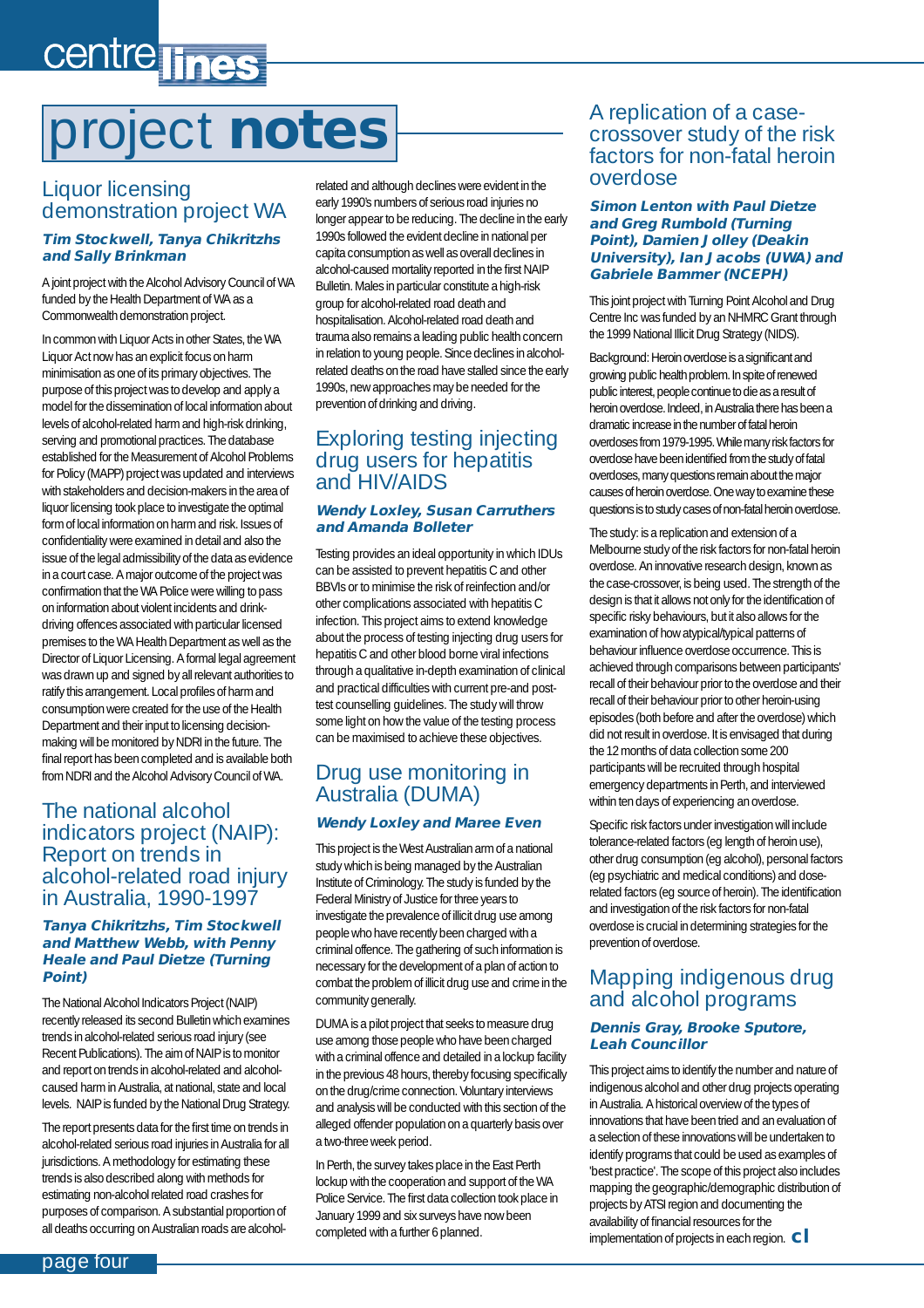# <span id="page-4-0"></span>ab**stracts**

#### Conducting research in schools: Lessons learnt from experience

Health Promotion Journal of Australia, 2000, 10, (1), 63-68

#### **Fiona Farringdon, Nyanda McBride, Richard Midford**

In Western Australia, schools are extremely popular settings for conducting research involving young people. Due to the increasing number of research studies competing for time on the school's agenda and that the first priority of schools is the education of their students, it is often difficult to encourage schools to participate in research projects. Therefore, successful recruitment strategies must go beyond pure research considerations and address the diverse needs of the school. Based on the experiences of two large research projects in Western Australia, this paper provides practical recommendations regarding effective recruitment and retention strategies that may be used or easily adapted by other health professionals who wish to conduct research in schools. Given the importance of evidence-based health promotion strategies designed for young people, it is crucial that schools be retained as potential settings for research. Therefore, it is vital that researchers ensure the research experience for the school is a positive one. Recruitment and retention strategies that maximise the benefits and minimise the costs to the school will assist in making the experience positive, thereby increasing the likelihood that schools will be receptive to future requests to participate in research projects.

#### Cannabis policy and the burden of proof: Is it now beyond reasonable doubt that cannabis prohibition is not working?

Drug and Alcohol Review, 2000, 19, 95-100

#### **Simon Lenton**

'Innocent until proven guilty' - this is how many policy makers have thought about the prohibition of cannabis in Western Australia and elsewhere. Comparisons between so called 'decriminalised' and prohibitionist states show decriminalisation has not lead to higher rates of current cannabis use. Under prohibition, significant numbers of WA citizens receive a criminal record for a no more serious offence than the possession of a small amount of cannabis for personal use. Recent research has shown that such a conviction can have a real and detrimental impact on people's lives, reinforces disrespect for the cannabis laws, but appears not to deter cannabis use among those so convicted. This paper suggests that it is now beyond reasonable doubt that applying criminal sanctions for minor cannabis offences is not in the best interests of the community, and recommends an alternative.

#### Double risk: Young injectors and sexual relationships

Sexual and Relationship Therapy, 2000, 15, (3), 283 - 296

#### **Wendy Loxley**

This paper addresses the risk of HIV/AIDS and other sexually transmissible diseases (STDs) and blood borne viruses (BBVs) to young people who inject drugs. Traditionally, focus has been placed on needle sharing as the major risk to injecting drug users (IDUs), but current research shows that unprotected sex may be as much or more of a concern. A study of young people who inject drugs and their risk of the transmission of HIV/AIDS through injecting and sexual behaviour undertaken in Perth, Western Australia, showed that there were interactions between having unprotected sex and sharing needles with the same sexual partner. These interactions were mediated through faulty risk perception; the belief that it was possible to tell without discussion whether or not a partner was 'safe'; the common practice of having unprotected sex with a casual partner while intoxicated and a general dislike of condoms.

The findings are discussed in terms of implications for health professionals working with these populations, and four maxims are outlined: understand the population; understand the constraints; discuss sexual and injecting risk and teach communication skills.

#### Health promotion evaluation and research in schools: Issues for consideration

Australian Journal of Primary Health-Interchange, 2000, 95, (4), 37-45

#### **Nyanda McBride**

Schools offer an attractive means for health promotion practitioners interested in improving the health of young people and therefore schools play a critical role as a setting for health promotion and public health program implementation. As a consequence schools are also settings in which evaluation and research is undertaken. This paper will discuss some broad issues that the literature suggests are important considerations for evaluation and research undertaken in school settings and discusses some of the practical implications of these considerations. Evaluation of school health promotion requires a balance between systematic, regulated research design and the variable, uncontrolled environment inherent in naturalistic settings. A clear understanding about the nature of the school setting, coupled with an evaluation targeted at the appropriate research phase and incorporating lessons learnt from previous interventions are various issues that need to be considered in well planned evaluations. A planning approach that takes into consideration the evaluation issues raised in this paper will help to ensure that appropriate and useful interventions and evaluations are developed, which also play an important role in contributing to the development of the field as a whole.

The Western Australian school health project: Evaluating the impact of a high intensity intervention and a low intensity intervention on organisational support for school health promotion

Health Education Research: Theory and Practice, 2000, 15, (1), 59-72

#### **Nyanda McBride**

The aim of this study was to evaluate changes in school health promotion practice related to two levels of intervention in the Western Australian School Health Project (WASH Project): 1) a low intensity intervention involving a single mail-out of WASH Project resources and, 2) a high intensity intervention involving training, planning time and expert support. The schools involved in the study were divided into three groups. Treatment group one received the high intensity intervention, treatment group two received the low intensity intervention and a comparison group received no intervention. Two scales were developed to assess change, a school organisational scale (cronbach alpha 0.76) and a health promotion activity scale (cronbach alpha 0.79). The results indicate that a high intensity intervention, such as the WASH Project, which provides training to a critical mass of school community members from each school, ongoing access to an expert in the field, as well as dedicated planning time, is able to increase the comprehensiveness and quality of health strategic planning by schools. Furthermore, the results suggest that a low intensity mail-out intervention is no more successful in initiating change that providing no intervention at all.

#### What harms do young Australians experience in alcohol use situations

Australian and New Zealand Journal of Public Health, 2000, 21, (1), 54-59

#### **Nyanda McBride, Fiona Farringdon and Richard Midford**

Objective: This paper provides an insight into the alcohol-related experiences of young students in Perth, Western Australia with particular emphasis to alcohol-related harm. Method: The study sample of 2329 students (female: n=1089, male: n=1240) is a school-based group that was selected using cluster sampling, with stratification by socio-economic area and represents young 11 to 12 year olds experiences with alcohol and alcohol-related harm. The fourteen schools involved in the study represent approximately 23% of government, secondary schools in the Perth metropolitan area. The SHAHRP survey instrument was purposely developed and pre-tested to measure students' knowledge, attitudes, patterns of use, context of use, harms associated with the students own alcohol consumption and harms associated with other people use of alcohol and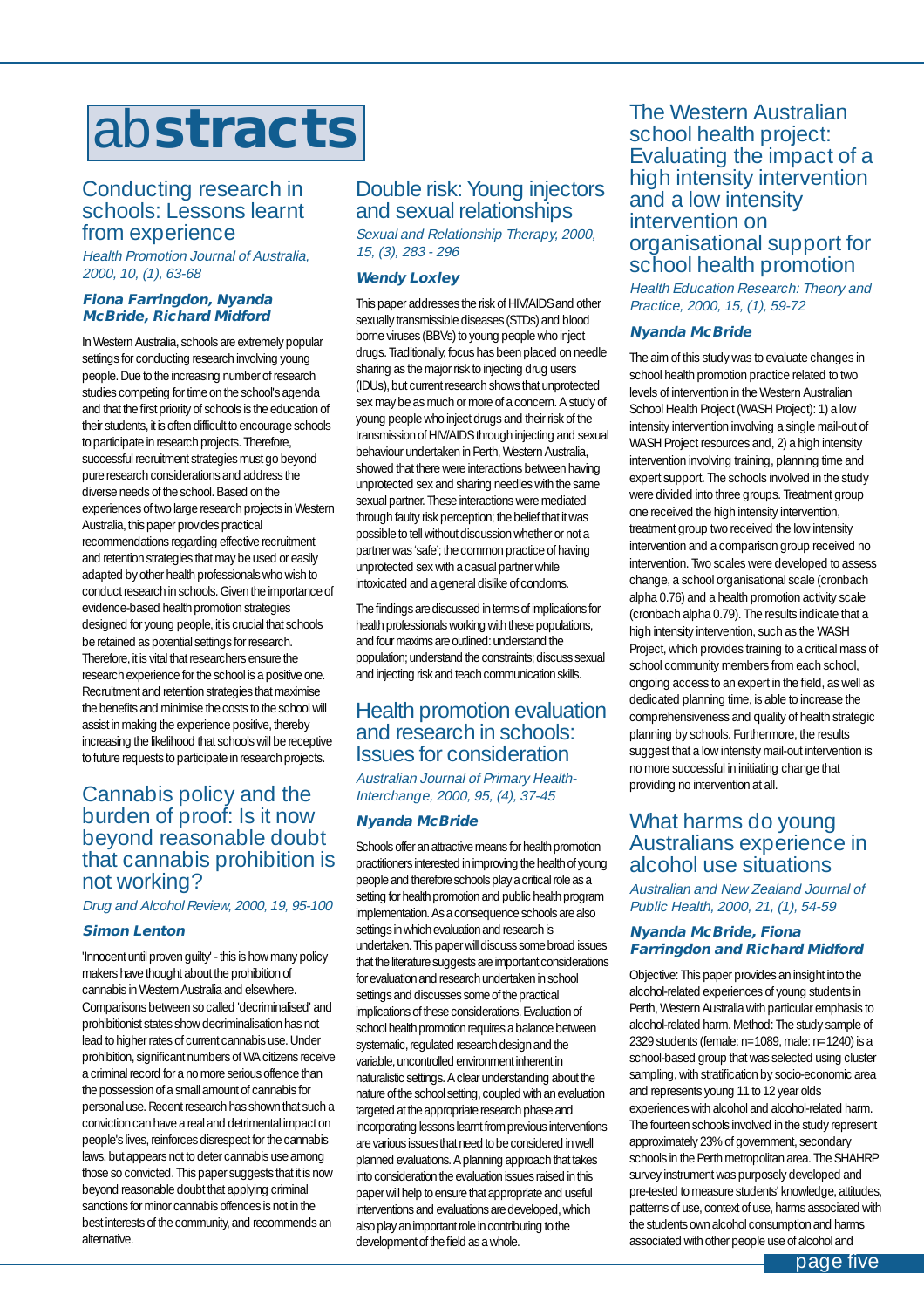# centre lines

incorporates the students perceptions of alcoholrelated harm. Results: The results indicate that: nearly two thirds of all young people consumed alcohol under adult supervision; nearly 40% of all young males and 34% of all young females also drink alcohol in unsupervised situations; and a fifth of young males consumed alcohol alone. Young males start drinking at a younger age than young females, consumed alcohol more regularly than young females and consumed more alcohol per occasion. In the last 12 months, young males experienced over five alcoholrelated harms associated with their own alcohol consumption, young females experienced over three alcohol-related harms associated with their own drinking. Young males and females experienced a similar number of harms associated with other people's use of alcohol. Overall, young people experienced an average of seven alcohol-related harms in the last 12 months. Unsupervised drinkers experienced 12 alcohol-related harms per month and were nearly 7 times more likely to experience alcoholrelated harm than supervised drinkers and nearly 13 times more likely to experience alcohol-related harm than non-drinkers. Conclusion/Implications: The results of this study can assist in the informing the development of alcohol education programs for young people.

#### Alcohol harm reduction education in schools: Planning an efficacy study in Australia

Drug and Alcohol Review, 2000, 19, 83-93

#### **Nyanda McBride, Richard Midford and Fiona Farringdon**

The School Health and Alcohol Harm Reduction Project (SHAHRP) is a four year, quasi-experimental, evidence-based intervention research study designed to explore the effects of a student focused, secondary school, alcohol education intervention in reducing alcohol-related harm experienced by school students. The SHAHRP study is unusual in that it has a primary aim of harm minimisation rather than non-use or delayed use. The SHAHRP intervention aims to reduce harm by enhancing students' abilities to identify and deal with high risk drinking situations particularly likely to be encountered by young people. The intervention involves eight lessons in the first year with five booster lessons in the subsequent year. The SHAHRP research will follow individual students exposed to both the alcohol and health promotion interventions, over three successive years taking measures in: knowledge; attitudes; patterns of use; context of use; alcohol related harm associated with the students own use; alcohol related harm associated with other people's use of alcohol. This paper describes the evidence-based conceptual components and design of the study by providing a review of the health and drug education literature particularly related to components that have the potential of influencing behaviour.

#### Early results from a school alcohol harm minimisation study

Addiction, 2000, 95, (7), 1021-1042

#### **Nyanda McBride, Richard Midford, Fiona Farringdon and Mike Phillips**

Aims: The School Health and Alcohol Harm Reduction Project aims to reduce alcohol-related harm by enhancing students' abilities to identify and deal with high risk drinking situations particularly likely to be encountered by young people. Design: The SHAHRP study has adopted a quasi-experimental research design, incorporating intervention and control groups and measuring change over a three year period. Setting: The study is set in metropolitan, government secondary schools (13-17 year olds) in Perth, Western Australia. The fourteen schools involved in the SHAHRP study represent approximately 23% of government, secondary schools in the Perth metropolitan area. Participants: The sample was selected using cluster sampling, with stratification by socio-economic area and involves over 2300 intervention and control students from junior secondary schools. Seventy three percent (73.7%) of students completed surveys at both baseline and first follow-up. Intervention: The intervention incorporated evidence-based approaches to enhance potential for behaviour change in the target population. The intervention is a curriculum based program, with an explicit harm minimisation goal and will be conducted in two phases over a two-year period. Measures and Findings: The early results of the study demonstrate initial knowledge and attitude change, predicted by the students' involvement in the intervention. A surprising impact of the first phase of SHAHRP was the significant difference in alcohol consumption and harms between control and intervention groups, with the SHAHRP group demonstrating a significantly lower increase in alcohol consumption than the control group. Students who were supervised drinkers at baseline and who received the SHAHRP intervention were overwhelmingly represented in the change results. Conclusions: Results from phase one of the SHAHRP study suggest that classroom based alcohol education programs can reduce harm, particularly in students who are supervised drinkers prior to the intervention.

#### COMPARI: Insights from a three-year community based alcohol harm reduction project

Australian Journal of Public Health - Interchange, 1999, 5, (4), 46-58

#### **Richard Midford and Kevin Boots**

COMPARI (Community Mobilisation for the Prevention of Alcohol-Related Injury) was a demonstration project, designed to show that alcohol related injury could be reduced by mobilising a community to take an active role in changing individual drinking behaviour and the environmental factors that influence alcohol related harm. The project operated in the small Western Australian regional city of Geraldton from January 1992 to February 1995. There were initial difficulties in gaining support at the local level. However, the project team developed a strong local network, contributed to the community's capacity to deal with alcohol problems and demonstrated the benefits of a community harm prevention approach by initiating a number of high profile activities that generated broad community support. In total, COMPARI undertook twenty-two major component projects over three years. The nature of these individual projects and the implementation and evaluation strategies employed by the COMPARI team are outlined. The mistakes, successes and lessons learned from the intervention are presented. Four major conclusions have been drawn from the project. These concern project initiation, project strategies, project impact and outcomes, and the evaluation methodology. On completion of the demonstration phase, the project was valued by its host community to the extent that it received local funding and evolved into the major alcohol and drug service provider for the city and the surrounding region.

#### The impact of a youth alcohol forum: What changes for the participants?

International Journal of Health Promotion & Education, 2000, 38, (2), 65-70

#### **Richard Midford, Nyanda McBride and Fiona Farringdon**

A Youth Alcohol Forum was conducted in Perth, Western Australia to provide the opportunity for students to learn about alcohol harm and to develop methods for reducing such harm in their community. Seventy-five Year 10 students, from 10 high schools in Perth, participated in the Forum. The event consisted of a three day, peer-led, residential program where students could talk about alcohol use and harm in a non judgmental setting and in turn access information that was of immediate practical use in minimising harms related to their own and others' use of alcohol. After the Forum, project groups continued to work together to implement their community action plans. The participating students were surveyed immediately prior to the Forum on their consumption patterns, their knowledge of alcohol and related harms and their attitude to alcohol issues pertinent to their age group. They were surveyed again at the conclusion of the Forum on knowledge and attitudes and once again comprehensively, six months later. Their consumption patterns were compared with the National Drug Household Survey sample of 14-19 year olds (AGB McNair 1995; Commonwealth Department of Health and Family Services 1996). Participants' knowledge and attitudes changed significantly during the course of the Forum and this change was substantially preserved six months later. There was also some indication that participants did not progress to more risky consumption patterns as would be expected of young people their age. Participants knew more about alcohol and held attitudes about alcohol related issues that were more knowledge based, when followed up six months subsequent to their participation in the Forum. In this regard the Forum seems to have been both useful and influential for the participants. Achieving sustained change in knowledge and attitude with a brief, intense intervention, albeit with follow up, suggests that such Forums can be important components in school drug education. **cl**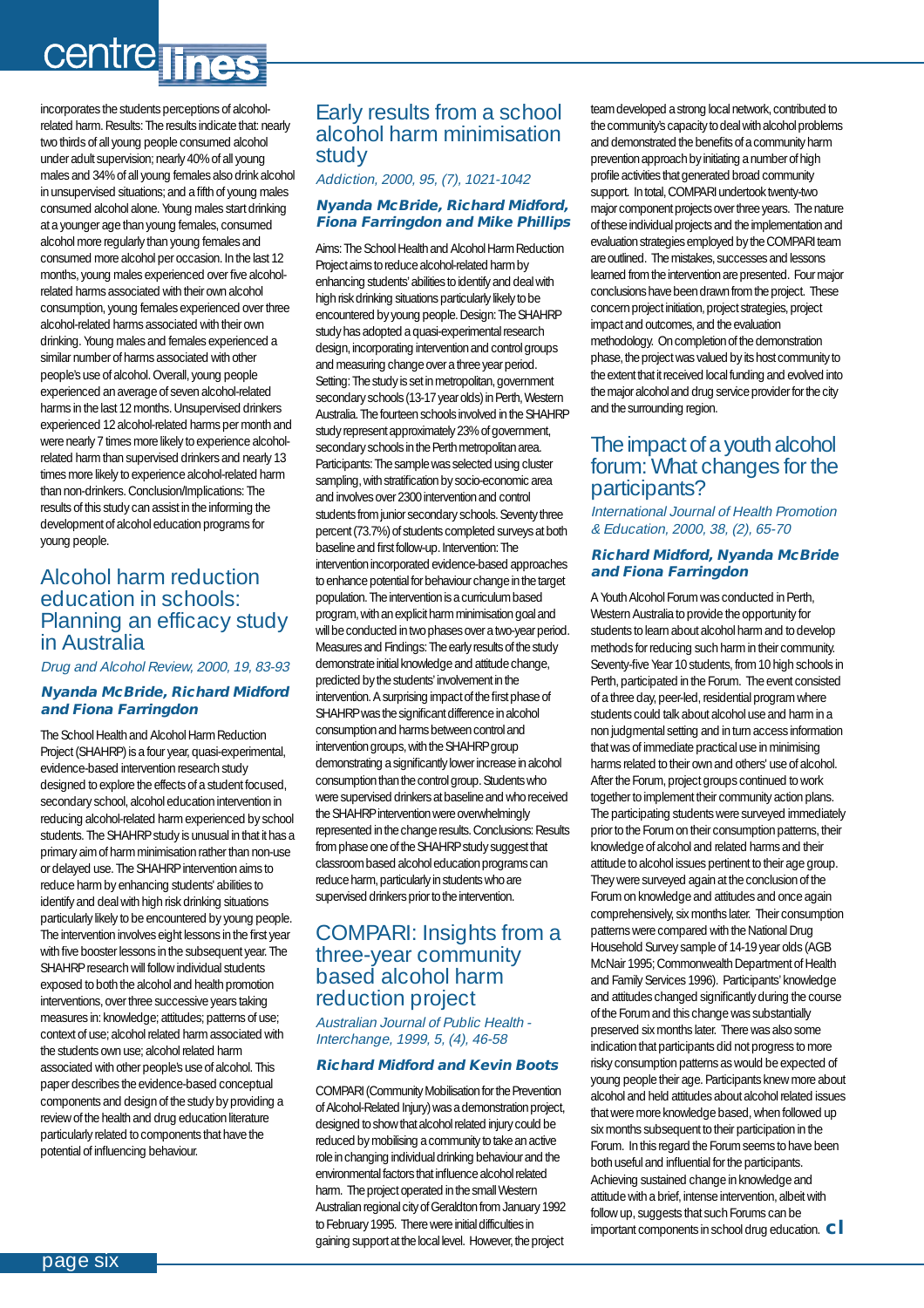# <span id="page-6-0"></span>recent **publications**

## Monographs and Technical Reports

**Bogaards,T., Midford, R. and Farringdon, F.**

(2000). School Leavers' Celebrations on Rottnest Island: Formative Evaluation Report. National Drug Research Institute, Curtin University of Technology, Perth, WA.

**Bogaards,T., Midford, R. and Farringdon, F.** (2000). School Leavers' Celebrations: A Review of the Literature. National Drug Research Institute, Curtin University of Technology, Perth, WA.

**Chikritzhs,T., Stockwell,T.R., Heale, P., Dietze,** P. and Webb, M. (2000). Trends in alcohol-related road injury in Australia, 1990-1997. NAIP Bulletin No. 2. National Drug Research Institute, Curtin University of Technology, Perth, WA.

**Chikritzhs,T., Stockwell,T.R., Heale, P., Dietze, P. and Webb, M.** (2000). National Alcohol Indicators Project Technical Report No.2: Trends in alcohol-related road injury, 1990-1997. National Drug Research Institute, Curtin University of Technology, Perth, WA.

**Hargreaves, K. and Lenton, S.** (2000) WA Drug Trends 1999 – Findings from the Illicit Drug Reporting System. NDARC Technical Report No. 85. National Drug and Alcohol Research Centre, Sydney, NSW.

**Lenton, S., Heale, P., Erickson, P., Single, E., Lang, E. and Hawks, D.V.** (2000). The regulation of cannabis possession, use and supply: a discussion document prepared for the Drugs and Crime Prevention Committee of the Parliament of Victoria. Monograph No. 3. National Drug Research Institute, Curtin University of Technology, Perth, WA.

#### **McKetin, R., Darke, S., Humeniuk, R., Dwyer, R., Bruno, R., Fleming, J., Kinner, S., Hargreaves,**

K. & Rysavy, P. (2000). Australian drug trends 1999 IDRS: Findings from the Illicit Drug Reporting System (IDRS). NDARC Monograph No. 43. National Drug and Alcohol Research Centre, Sydney, NSW.

**McLeod, R., Stockwell,T.R., Stevens, M. and Phillips, M.** (2000). The influence of alcohol and drug use, setting and activity on the risk of injury - A case-control study. National Drug Research Institute, Curtin University of Technology, Perth, WA.

**Sputore, B., Gray, D. and Sampi, C.** (2000). Review of the services provided by Jungarni-Jutiya Alcohol Action Council Aboriginal Corporation. National Drug Research Institute, Curtin University of Technology, Perth, WA.

## Published Articles, Chapters and Books

**Brinkman, S., Chikritzhs,T., Stockwell,T.R. and Matthewson, P.** (2000). An indicator approach to the measurement of alcohol related violence. Alcohol, young people and violence, Australian Institute of Criminology, Canberra.

**Farringdon, F., McBride, N. and Midford, R.** (2000). Conducting research in schools: Lessons learnt from experience. Health Promotion Journal of Australia, 10, (1), 63-68.

**Gray, D.** (1999). Cask wine and the Wine Equalisation Tax (WET) Bill. ADAC News: Newsletter of the Aboriginal Drug and Alcohol Council (SA) Inc, (3), 14-15.

**Lenton, S.** (2000). Cannabis policy and the burden of proof: Is it now beyond reasonable doubt that cannabis prohibition is not working? Drug and Alcohol Review, 19, 95-100.

**Loxley,W.** (2000) Double risk: young injectors and sexual relationships. Sexual and Relationship Therapy 15, (3), 283 – 296.

**McBride, N.** (2000). Health promotion evaluation and research in schools: Issues for consideration. Australian Journal of Primary Health-Interchange, 95, (4), 37-45.

**McBride, N.** (2000). The Western Australian School Health Project: Evaluating the impact of a high intensity intervention and a low intensity intervention on organisational support for school health promotion. Health Education Research: Theory and Practice, 15, (1), 59-72.

**McBride, N., Farringdon, F. and Midford, R.** (2000). What harms do young Australians experience in alcohol use situations. Australian and New Zealand Journal of Public Health, 21, (1), 54-59

**McBride, N., Midford, R. and Farringdon, F.** (2000). Alcohol harm reduction education in schools: Planning an efficacy study in Australia. Drug and Alcohol Review, 19, 83-93.

**McBride, N., Midford, R., Farringdon, F. and** Phillips, M. (2000). Early results from a school alcohol harm minimisation study. Addiction, 95, (7), 1021-1042.

**Midford, R. and Boots, K** (1999). COMPARI: Insights from a three-year community based alcohol harm reduction project. Australian Journal of Public Health - Interchange, 5, (4), 46- 58.

#### **Midford, R., McBride, N. and Farringdon, F.**

(2000). The impact of a Youth Alcohol Forum: What changes for the participants? International Journal of Health Promotion & Education, 38, (2), 65-70.

**Stockwell,T.R.** (2000) Alcohol and cardiovascular disease: still a research priority? Medical Journal of Australia, 173, 116-117.

**Swift,W., Copeland, J. and Lenton, S.** (2000). Cannabis and harm reduction. Drug and Alcohol Review, 19, 101-112.